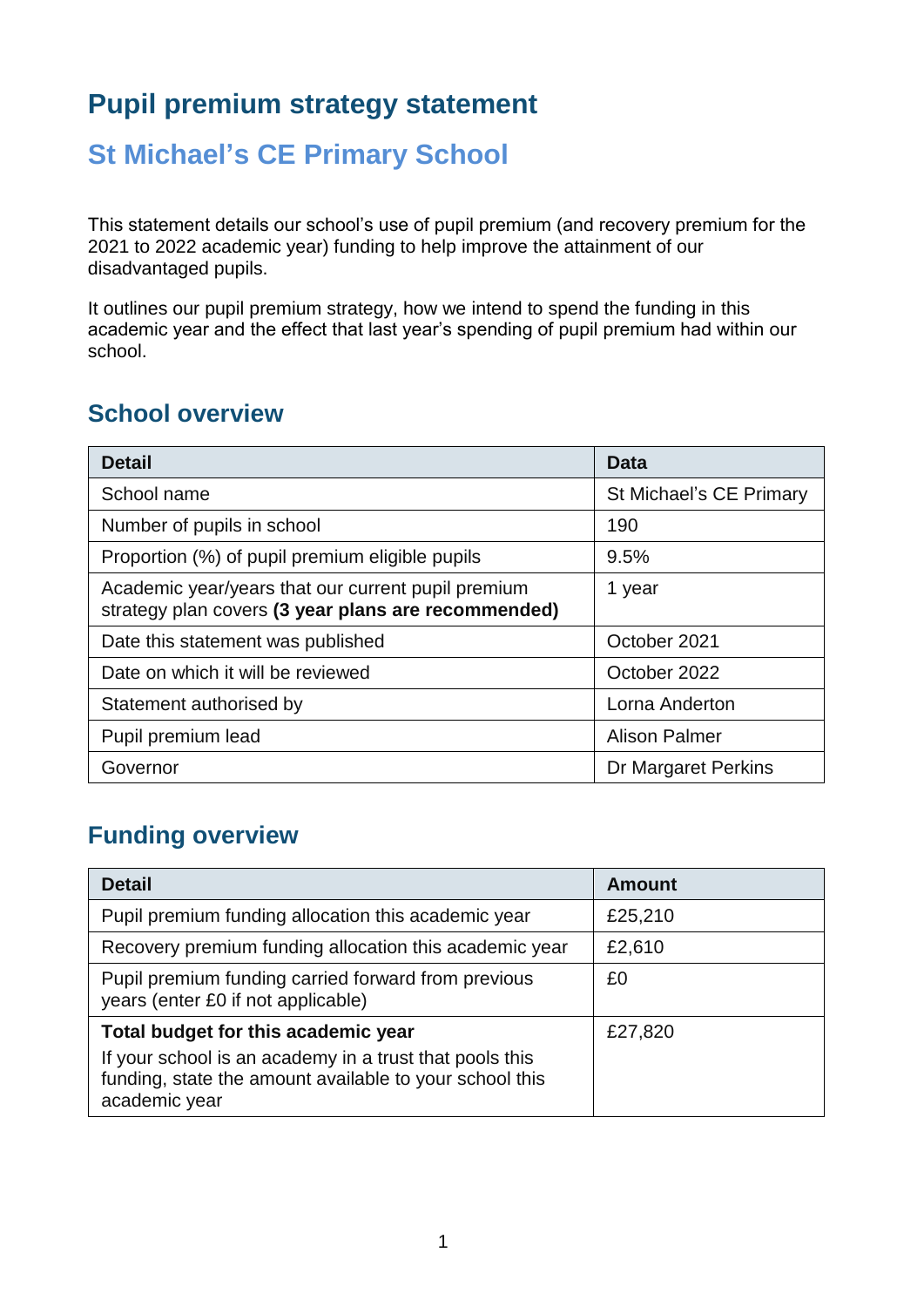# **Part A: Pupil premium strategy plan**

## **Statement of intent**

- To improve education outcomes for disadvantaged pupils.
- To provide a holistic and inclusive approach to meeting the needs of disadvantaged pupils and their families.
- To ensure all adults in school are aware of the individual needs of our disadvantaged pupils and feel confident supporting these children to be the best they can be.
- Our work through the Pupil Premium will be aimed at accelerating progress, moving disadvantaged pupils to at least age related expectation and matching the attainment of their peers
- To inspire disadvantaged pupils to recognise the value of education and learning and to recognise how they can make a valuable contribution to life in th 21<sup>st</sup> century.

# **Challenges**

This details the key challenges to achievement that we have identified among our disadvantaged pupils.

| <b>Challenge</b><br>number | <b>Detail of challenge</b>                                                                                         |
|----------------------------|--------------------------------------------------------------------------------------------------------------------|
|                            | The gap in attainment, between disadvantaged and non -disadvantaged pupils<br>has widened since COVID 19 lockdown. |
|                            | Speech and language has become a challenge to access learning for younger<br>pupils.                               |
| 3                          | Increase in social emotional behaviours due to COVID.                                                              |
|                            | To improve attitudes to learning.                                                                                  |
| 5                          |                                                                                                                    |

#### **Intended outcomes**

This explains the outcomes we are aiming for **by the end of our current strategy plan**, and how we will measure whether they have been achieved.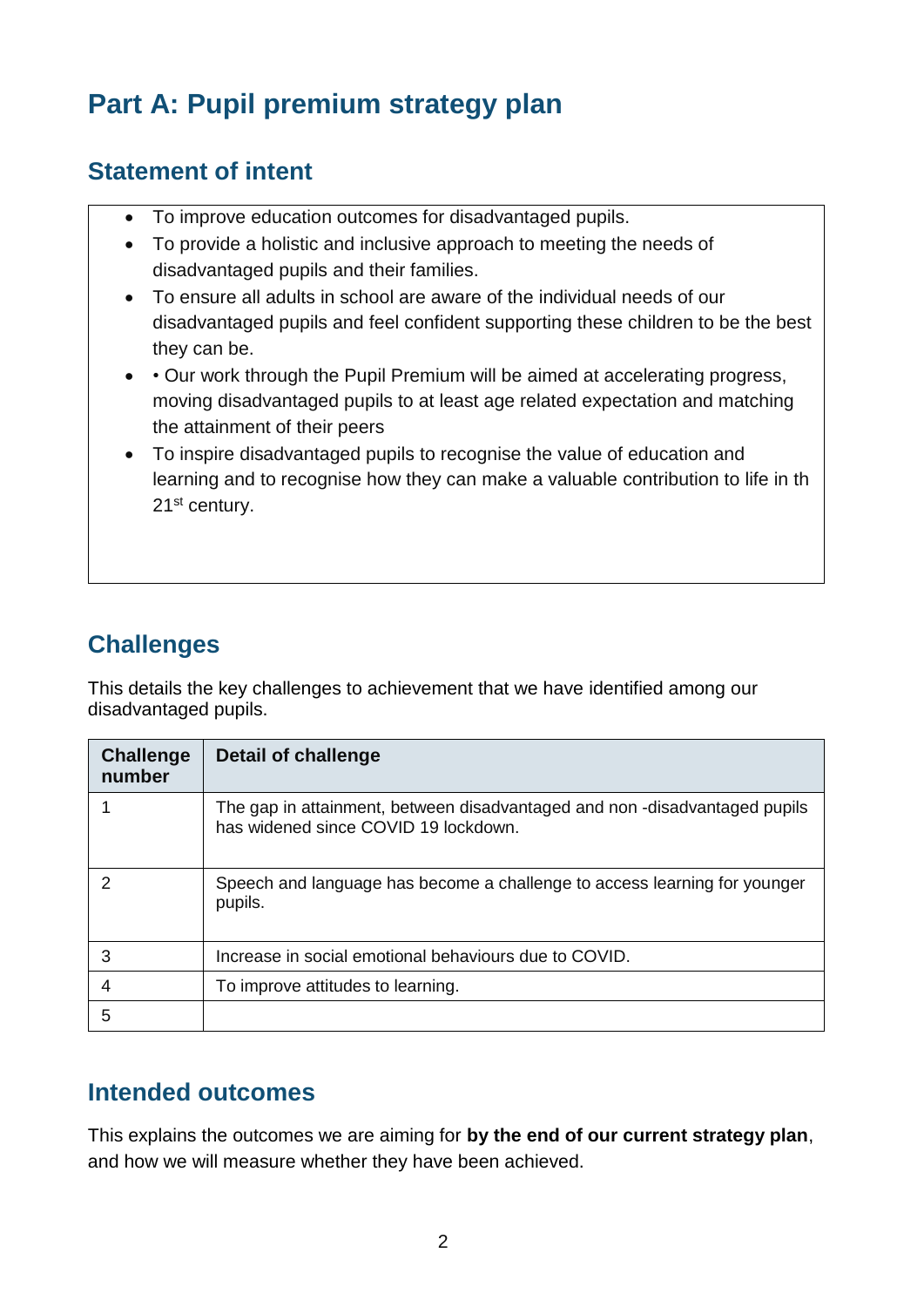| Intended outcome                                                                                                                                                                                                                | <b>Success criteria</b>                                                                                                                                                                                                                                                                                                                                                   |
|---------------------------------------------------------------------------------------------------------------------------------------------------------------------------------------------------------------------------------|---------------------------------------------------------------------------------------------------------------------------------------------------------------------------------------------------------------------------------------------------------------------------------------------------------------------------------------------------------------------------|
| Disadvantaged pupils make progress and<br>achieve outcomes in line with their non-<br>disadvantaged peers.<br>Evaluate the impact of teacher led                                                                                | Data demonstrates pupils make<br>expected/above expected progress and are<br>on track to make pre-Covid targets.                                                                                                                                                                                                                                                          |
| intervention and targeted provision,<br>particularly disadvantaged and PP                                                                                                                                                       |                                                                                                                                                                                                                                                                                                                                                                           |
| Disadvantaged pupils have access to pre-<br>teaching of key language by experienced<br>support staff and teachers.<br>Every class teacher has identified pre-<br>teaching groups and shared planning with                       | Disadvantaged pupils approach lessons<br>with greater confidence and motivation. As a<br>result, attitudes to learning improve and<br>pupil outcomes improve.<br>Tracking of pupils involved in pre                                                                                                                                                                       |
| teaching partners.<br>Teaching partners are confident delivering                                                                                                                                                                | teaching/interventions make progress in line<br>with or above that of their peers.                                                                                                                                                                                                                                                                                        |
| pre-teaching of language and concepts.                                                                                                                                                                                          | Pupils are on track to achieve pre-Covid<br>targets.                                                                                                                                                                                                                                                                                                                      |
| Pupils have the opportunity to explore coping<br>mechanisms and strategies for managing<br>their own behaviour.<br>Children have access to a range of SEB<br>interventions such as ELSA, Play Therapy<br>and after school clubs | Children have access to a range of SEB<br>interventions such as ELSA, Play Therapy<br>and after school clubs. Children feel<br>included and valued. Behaviour and<br>attitudes to learning improve and pupils<br>make subsequent progress.<br>. Children feel included and valued.<br>Behaviour and attitudes to learning improve<br>and pupils make subsequent progress. |
|                                                                                                                                                                                                                                 |                                                                                                                                                                                                                                                                                                                                                                           |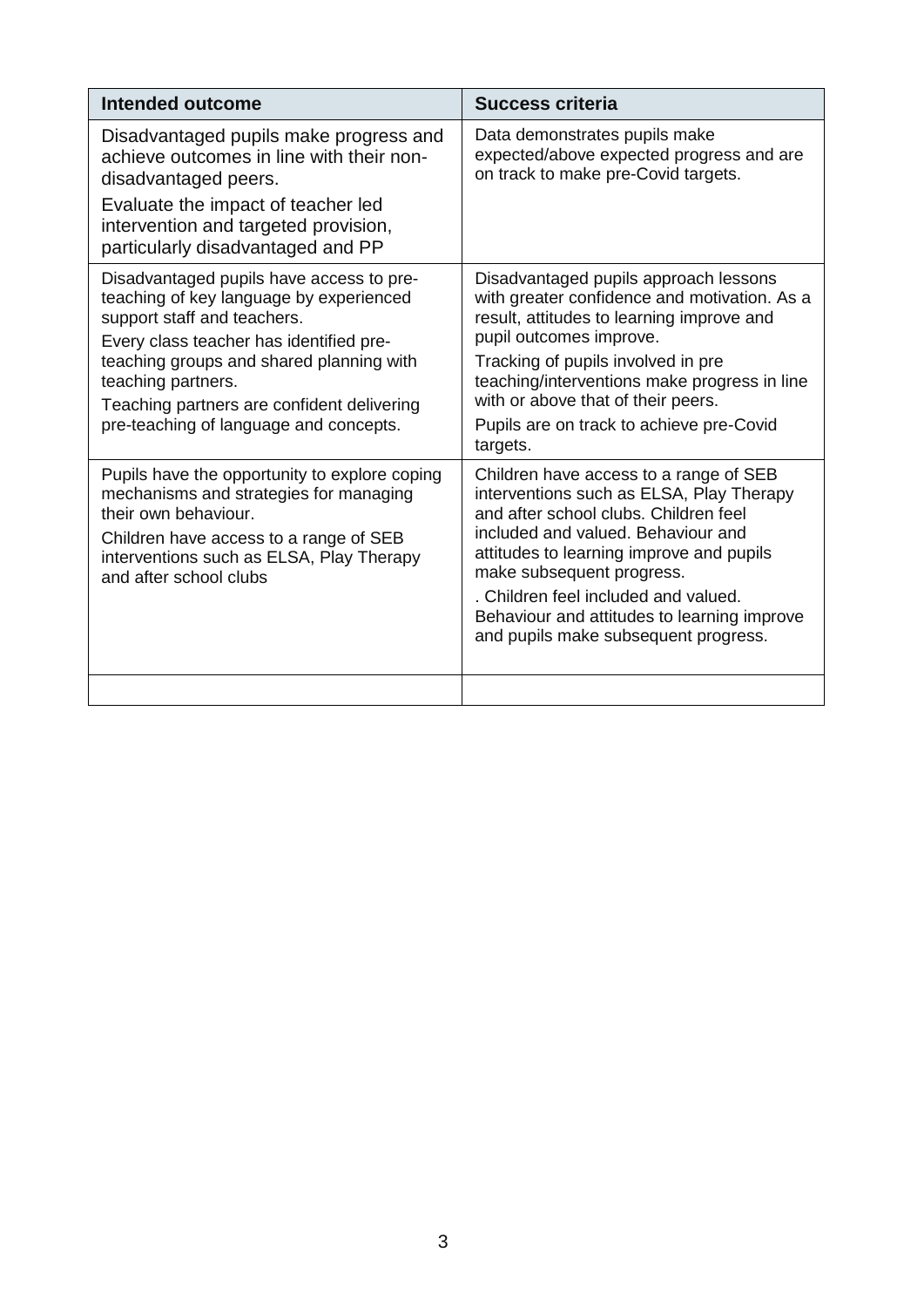# **Activity in this academic year 2021/22**

This details how we intend to spend our pupil premium (and recovery premium funding) **this academic year** to address the challenges listed above.

## **Teaching (for example, CPD, recruitment and retention)**

Budgeted cost: £3000

| <b>Activity</b>                                                                                                                                                                                                                                                                         | <b>Evidence that supports this</b><br>approach                                                                                                                                                                                                           | <b>Challenge</b><br>number(s)<br>addressed |
|-----------------------------------------------------------------------------------------------------------------------------------------------------------------------------------------------------------------------------------------------------------------------------------------|----------------------------------------------------------------------------------------------------------------------------------------------------------------------------------------------------------------------------------------------------------|--------------------------------------------|
| Membership of<br><b>Mathematics Mastery</b><br>Programme and related<br>CPD training to support<br>disadvantaged pupils<br>who are not making<br>progress in relation to<br>their non-<br>disadvantaged peers.<br>CPD training for staff<br>across the school in<br>'Outdoor Learning.' | Data obtained from tracking pupils'<br>progress and attainment from starting<br>points to end of each term.<br>Staff evaluations on their own strengths<br>and areas for development.<br>Planning reflects provision for PP and<br>disadvantaged pupils. | 18 pupils                                  |
|                                                                                                                                                                                                                                                                                         |                                                                                                                                                                                                                                                          |                                            |

### **Targeted academic support (for example, tutoring, one-to-one support structured interventions)**

Budgeted cost: £ 20,294

| <b>Activity</b>                                                                                    | <b>Evidence that supports this</b><br>approach                                                                                 | <b>Challenge</b><br>number(s)<br>addressed |
|----------------------------------------------------------------------------------------------------|--------------------------------------------------------------------------------------------------------------------------------|--------------------------------------------|
| Pre-teaching and<br>targeted, structured<br>group work for<br>reading, writing and<br>mathematics. | 6 weekly evaluations of provision.<br>Evaluations of IEPs and targets,<br>supported by tracking of individual<br>pupil's data. | 24                                         |